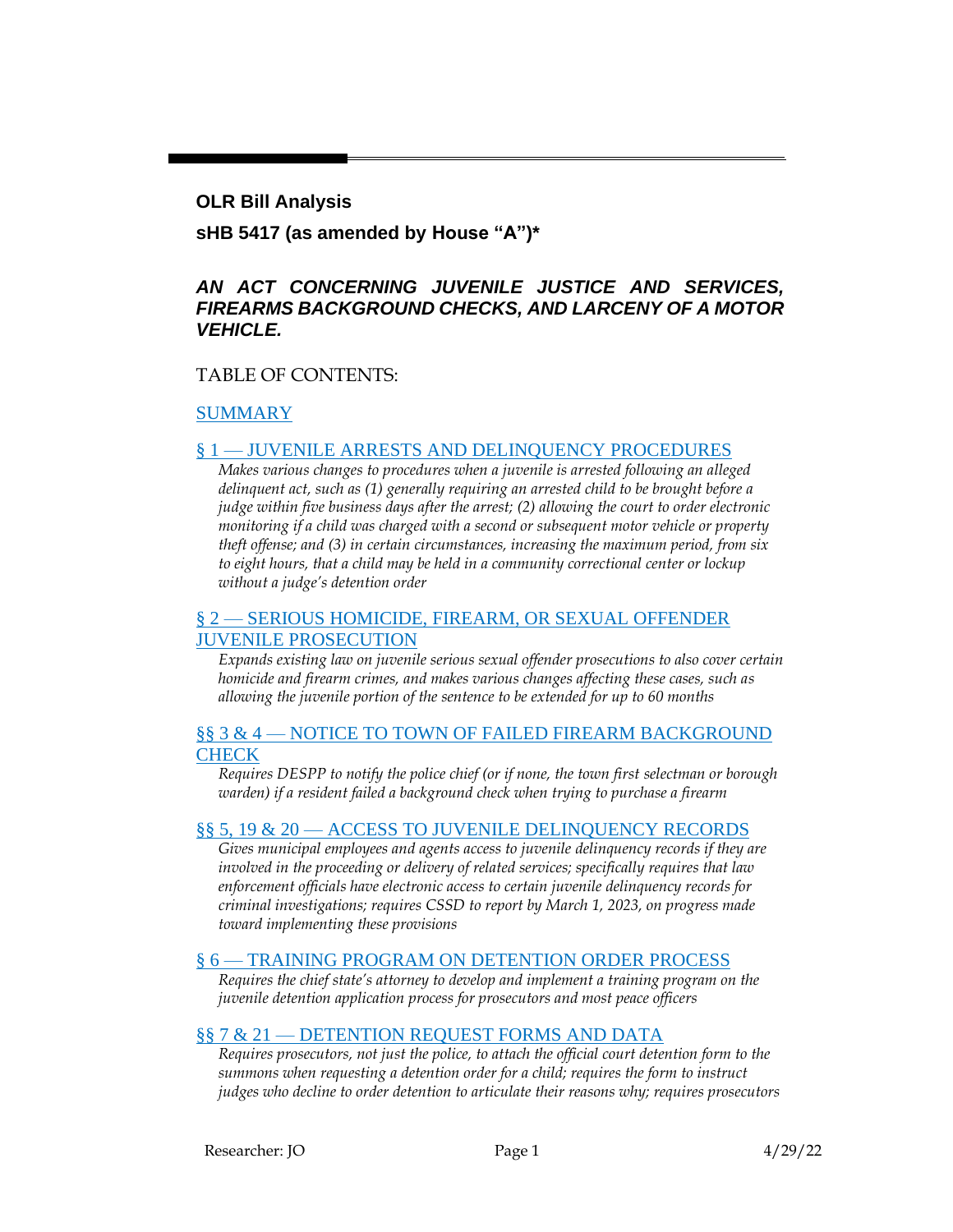*and the police, not just the judicial branch, to compile and categorize data on detention order requests*

#### §§ 8-10 & 13-18 — [LARCENY OF A MOTOR VEHICLE](#page-9-0)

*Establishes a new penalty structure for larceny of a motor vehicle, with graduated penalties based on whether it is a first or subsequent offense, rather than based on the vehicle's value as under current law*

#### § 11 — [DCF AND CSSD REPORT ON TRANSFER OF JUVENILE](#page-10-0)  [SERVICES](#page-10-0)

*Requires DCF and CSSD to report on the transfer of juvenile delinquency services from DCF to the judicial branch under PA 18-31*

#### § 12 — [CSSD REPORT ON JUVENILE JUSTICE ISSUES](#page-10-1)

*Requires CSSD to review certain juvenile justice issues, such as the effectiveness of pretrial diversionary programs, and report on its review to the Judiciary Committee by December 31, 2022*

### <span id="page-1-0"></span>**SUMMARY**

This bill makes various changes in juvenile justice-related laws, such as (1) changing several procedures when a child is arrested for an alleged delinquent act and (2) expanding an existing law on juvenile serious sexual offender prosecutions to also cover certain homicide and firearm crimes.

The bill also (1) establishes a new penalty structure for larceny of a motor vehicle and (2) requires the Department of Emergency Services and Public Protection (DESPP) to notify the municipality if a resident failed a background check when trying to purchase a firearm.

\*House Amendment "A" removes provisions in the underlying bill that would have appropriated \$3 million for specified juvenile justicerelated purposes. It raises the penalty for a first or second offense under the underlying bill's new crime of larceny of a motor vehicle. It adds provisions (1) allowing judges who order GPS monitoring under the bill to order it to stop before the case concludes, (2) specifying which juvenile delinquency records must be made available electronically to law enforcement officers, (3) requiring CSSD to report on progress towards implementing the bill's provisions on delinquency record access, and (4) requiring judges who decline to order detention to indicate their reasons why on the official court form. It also makes minor and conforming changes.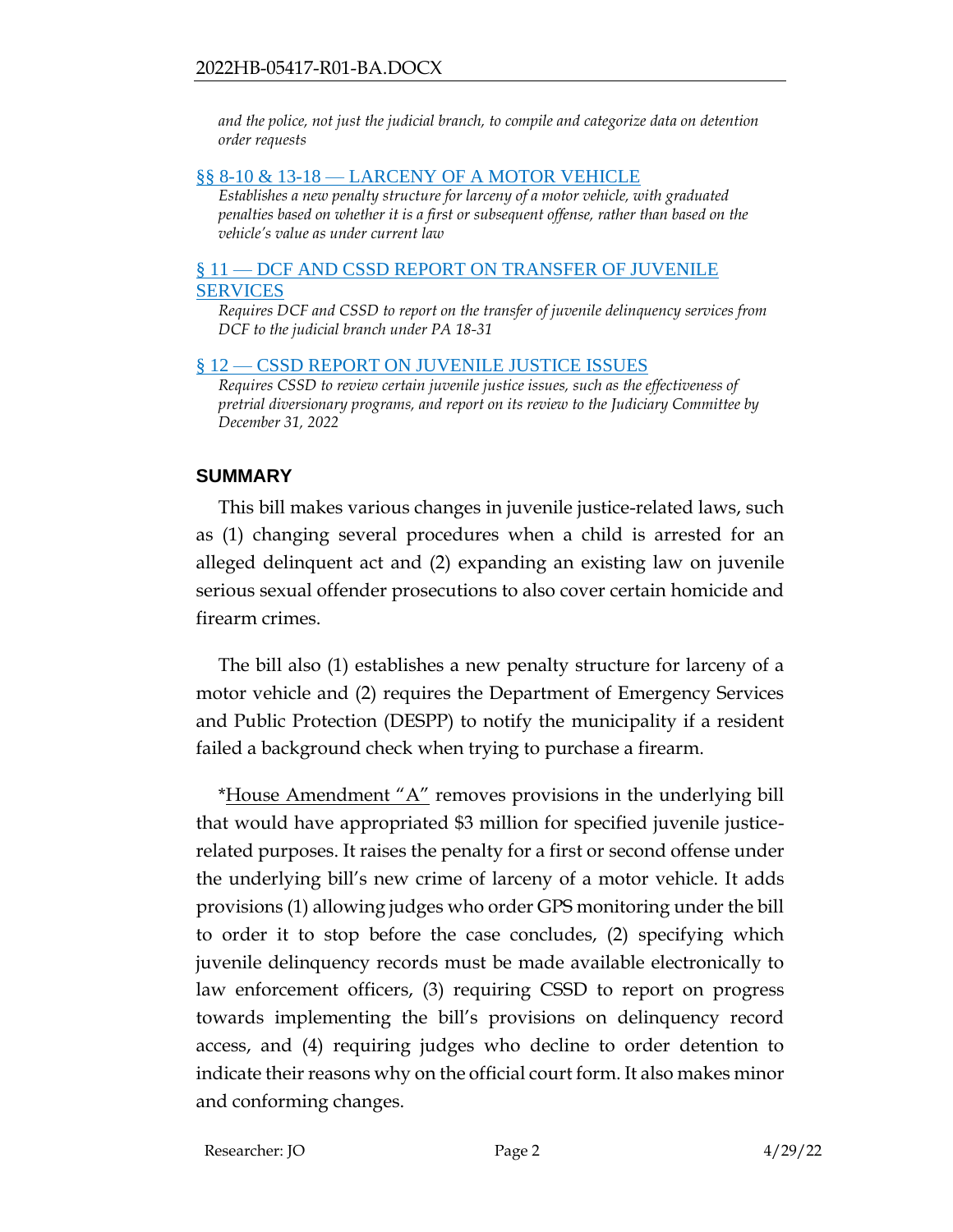#### EFFECTIVE DATE: October 1, 2022, except as otherwise noted below.

### <span id="page-2-0"></span>**§ 1 — JUVENILE ARRESTS AND DELINQUENCY PROCEDURES**

*Makes various changes to procedures when a juvenile is arrested following an alleged delinquent act, such as (1) generally requiring an arrested child to be brought before a judge within five business days after the arrest; (2) allowing the court to order electronic monitoring if a child was charged with a second or subsequent motor vehicle or property theft offense; and (3) in certain circumstances, increasing the maximum period, from six to eight hours, that a child may be held in a community correctional center or lockup without a judge's detention order*

### *Initial Court Appearance Following Arrest (§ 1(a))*

The bill requires a child arrested for a delinquent act to be brought before a Superior Court judge within five business days after the arrest, unless required sooner under existing law.

As described below, if a child is detained in a juvenile residential center after an arrest, existing law requires a court hearing on the next business day to determine whether to continue the detention.

### *Assessment for Service Needs (§ 1(b))*

Under the bill, if there is probable cause to believe that an arrested child committed the acts alleged, the court may consider if the child should be assessed for services. If so, the (1) assessment must occur within two weeks after the child's arraignment and (2) child has the right to counsel during the assessment.

### *GPS Monitoring (§ 1(c))*

The bill allows judges to order electronic monitoring of an arrested child who is (1) charged with a second or subsequent motor vehicle or property theft delinquency offense and (2) released into the custody of his or her parent or guardian (or another suitable person or agency). This monitoring, through a global positioning system (GPS) device, continues until the case concludes, or ends earlier upon the court's order. If the child fails to comply with the monitoring order, he or she may be immediately detained.

For this purpose, a motor vehicle delinquency offense includes:

1. operating or using a vehicle, or causing the vehicle to be used or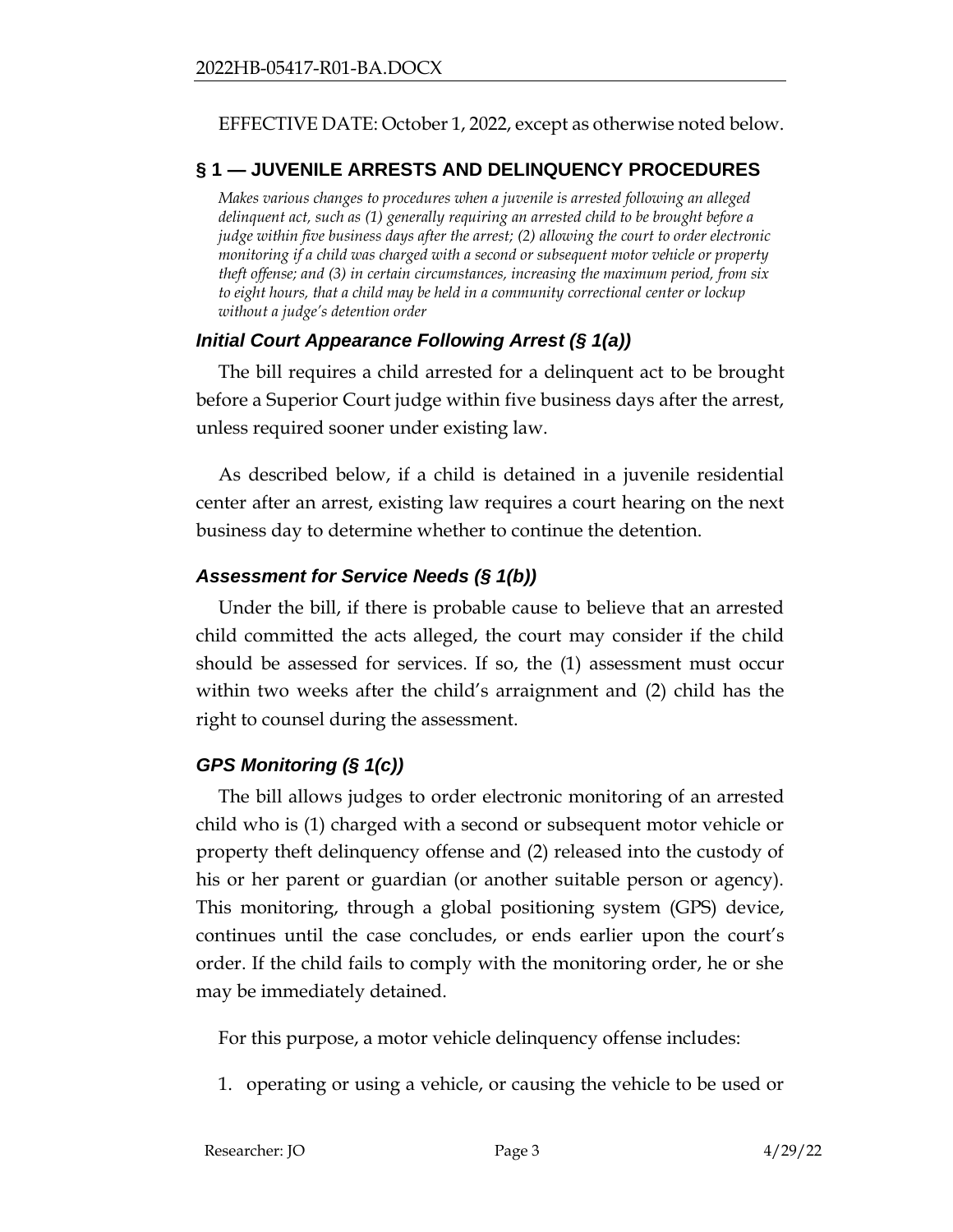operated, without the owner's consent;

- 2. 1st or 2nd degree criminal trover (i.e., wrongful taking that results in damages) when it involves a motor vehicle; and
- 3. larceny of a motor vehicle.

# *Juvenile Detention Decision Before Hearing (§ 1(c))*

Existing law sets conditions under which a judge, upon the arresting officer's application, may order an arrested child to be placed in a juvenile residential center. The bill specifies that the arresting officer, if seeking such a detention order, must use the form prescribed by the Office of the Chief Court Administrator (see §§ 7 & 21).

The bill eliminates the current condition that the judge, to order this detention, determine that there is no appropriate less restrictive alternative available. Instead, the judge must determine that detention is more reasonable than an appropriate less restrictive alternative.

The bill also requires a judge who declines to order detention to articulate the reasons why on the detention request form referenced above.

By law, if the judge issues a detention order, there must be a hearing on the next business day following the child's arrest to determine whether the detention should continue. One condition for this continued detention is that there is no less restrictive alternative available. If the detention order is upheld, the child must receive another hearing at least every seven days to determine whether to continue the detention (CGS § 46b-133(j)).

## *Maximum Hold Period Pending a Detention Order (§ 1(e))*

Under some circumstances, the bill increases, from six to eight hours, the maximum period that a child may be held in a community correctional center or lockup without a judge's detention order. This longer period applies if the officer has (1) applied for a detention order but the judge has not yet ruled on it or (2) been unable to contact the child's parent or guardian.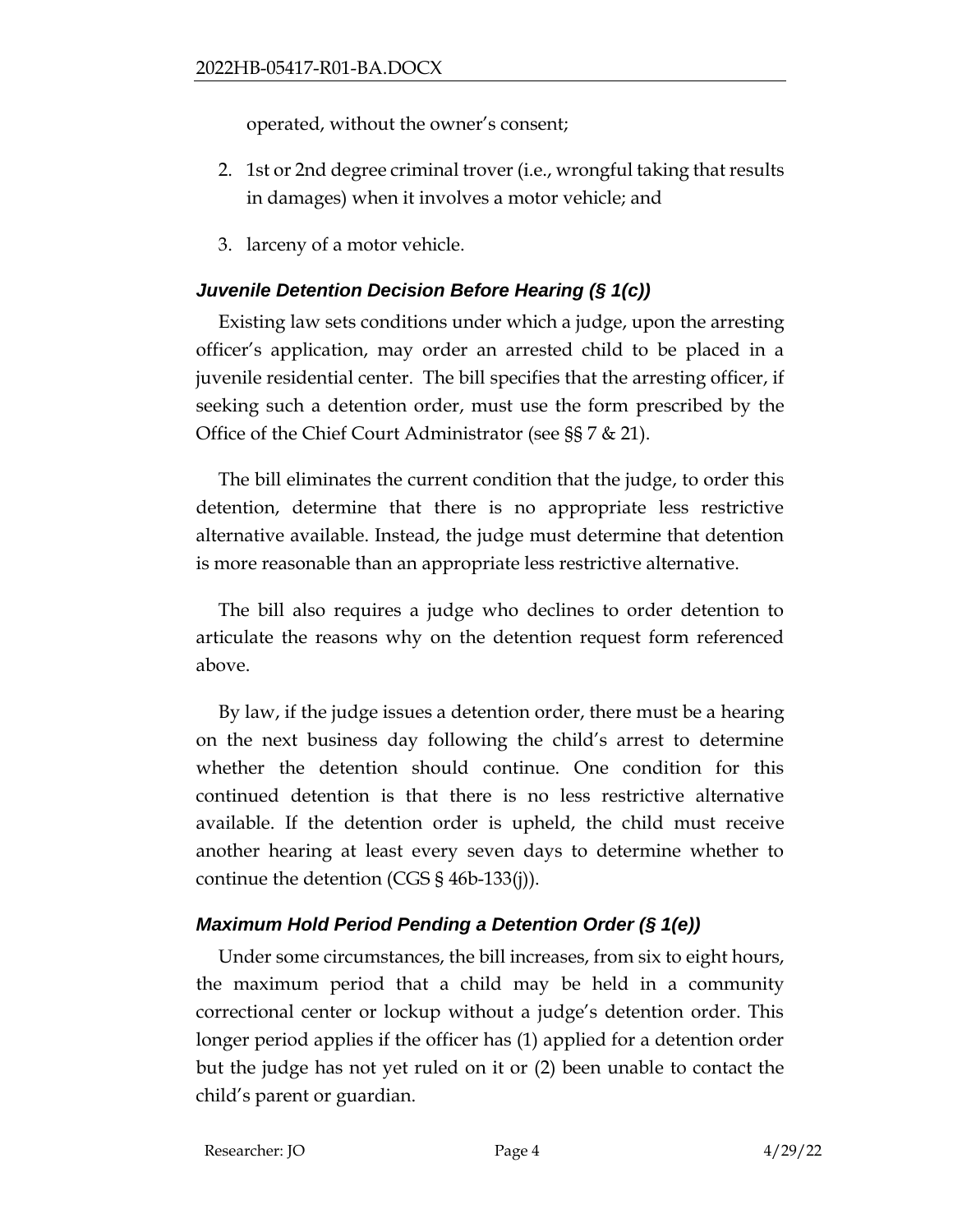### <span id="page-4-0"></span>**§ 2 — SERIOUS HOMICIDE, FIREARM, OR SEXUAL OFFENDER JUVENILE PROSECUTION**

*Expands existing law on juvenile serious sexual offender prosecutions to also cover certain homicide and firearm crimes, and makes various changes affecting these cases, such as allowing the juvenile portion of the sentence to be extended for up to 60 months*

Existing law allows a prosecutor to ask the court to designate a proceeding as a "serious sexual offender prosecution" when a juvenile is referred for a sexually related crime and the case is not transferred to adult court. The sentencing for juveniles convicted under this designation must include certain components beyond standard sentencing, including at least five years of "special juvenile probation" consisting of supervision by a juvenile probation officer until age 18 and an adult probation officer after that. If the juvenile does not waive the right to a jury trial, the case must be transferred to adult court where he or she must stand trial as an adult.

The bill expands this law to include certain homicide or firearm related crimes and renames the designation as a "serious homicide, firearm, or sexual offender prosecution." The bill makes various other changes affecting these cases, such as (1) allowing the juvenile portion of the sentence to be extended for up to 60 months and (2) raising the evidence threshold for the prosecutor to show that this designation serves the public safety.

## *Scope (§ 2(b))*

Under existing law, a prosecutor can request this case designation for any crimes of a sexual nature that are adjudicated in juvenile court. The bill allows prosecutors to also request this designation for the following crimes adjudicated in juvenile court:

- 1. murder;
- 2. 1st degree manslaughter;
- 3. 2nd degree manslaughter with a firearm;
- 4. 1st degree assault, if the violation involved a firearm;
- 5. 2nd degree assault with a firearm;

Researcher: JO Page 5 4/29/22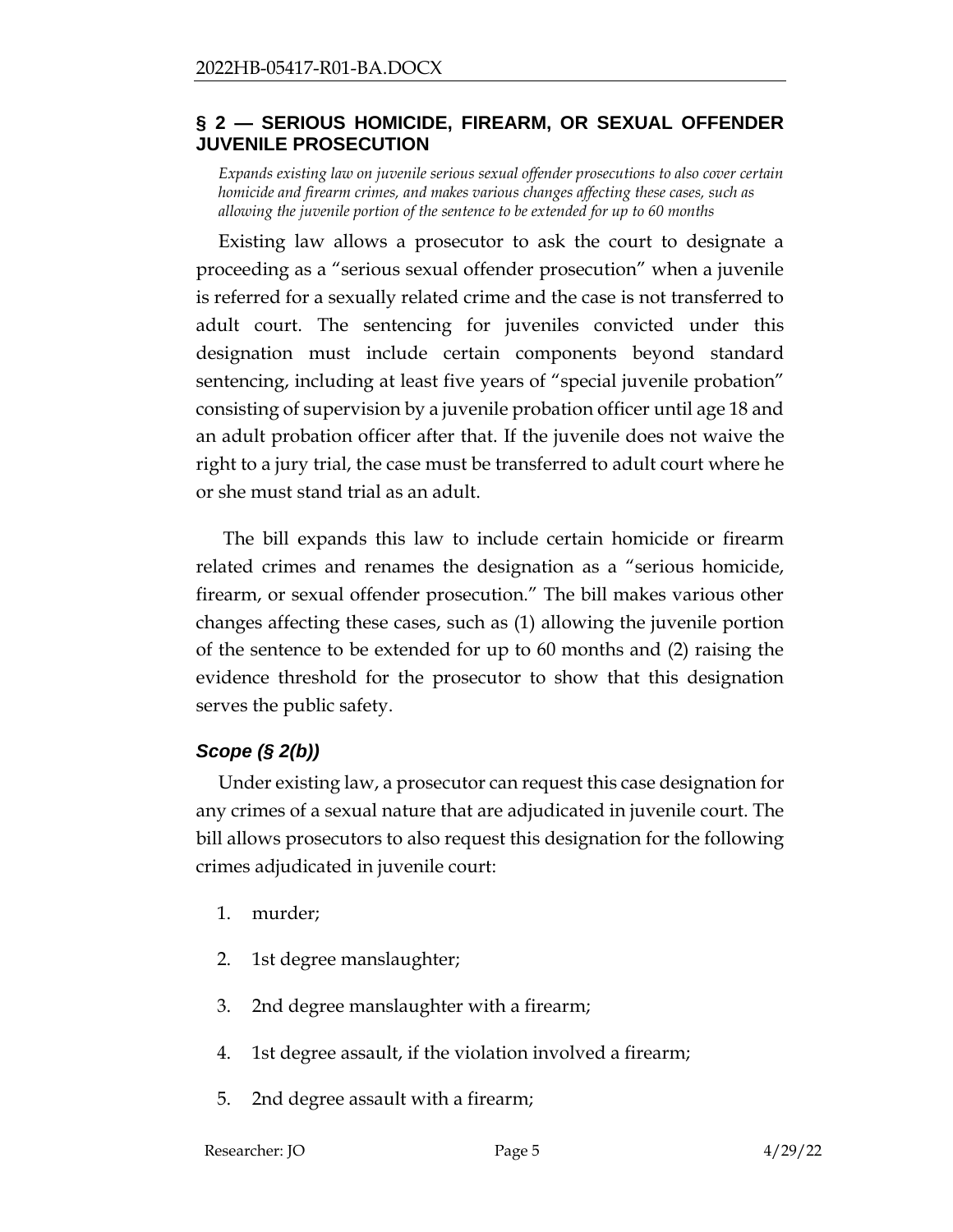- 6. 2nd degree assault with a firearm of an elderly, blind, disabled, or pregnant person or person with intellectual disability;
- 7. 1st or 2nd degree kidnapping with a firearm;
- 8. 1st degree burglary, if the violation involved a firearm;
- 9. 2nd or 3rd degree burglary with a firearm;
- 10. robbery of an occupied motor vehicle, if the violation involved a firearm; or
- 11. stealing a firearm.

# *Court Hearing on Designation Request (§ 2(c))*

Under existing law, after a prosecutor requests this case designation, the court must hold a hearing to decide whether to grant the request.

Current law requires the court to grant the request if the prosecutor shows by a preponderance of the evidence that this designation will serve public safety. The bill (1) raises this evidence threshold to "clear and convincing" and (2) also requires a court finding of probable cause that the child committed the crime.

Under existing law, the court's decision is not immediately appealable.

# *Sentencing (§ 2(d))*

Under current law, if the juvenile is convicted or pleads guilty, the court must sentence him or her (1) under the standard juvenile sentencing provisions, (2) to at least five years of special juvenile probation beginning on his or her release from placement, and (3) under the standard adult sentencing provisions with the sentence stayed as long as the juvenile does not violate the sentencing conditions imposed or commit another crime. The bill also allows the sentence under the standard juvenile sentencing provisions to be extended for up to 60 months.

# *Sentencing Condition Violations or Subsequent Crimes (§ 2(e))*

Researcher: JO Page 6 4/29/22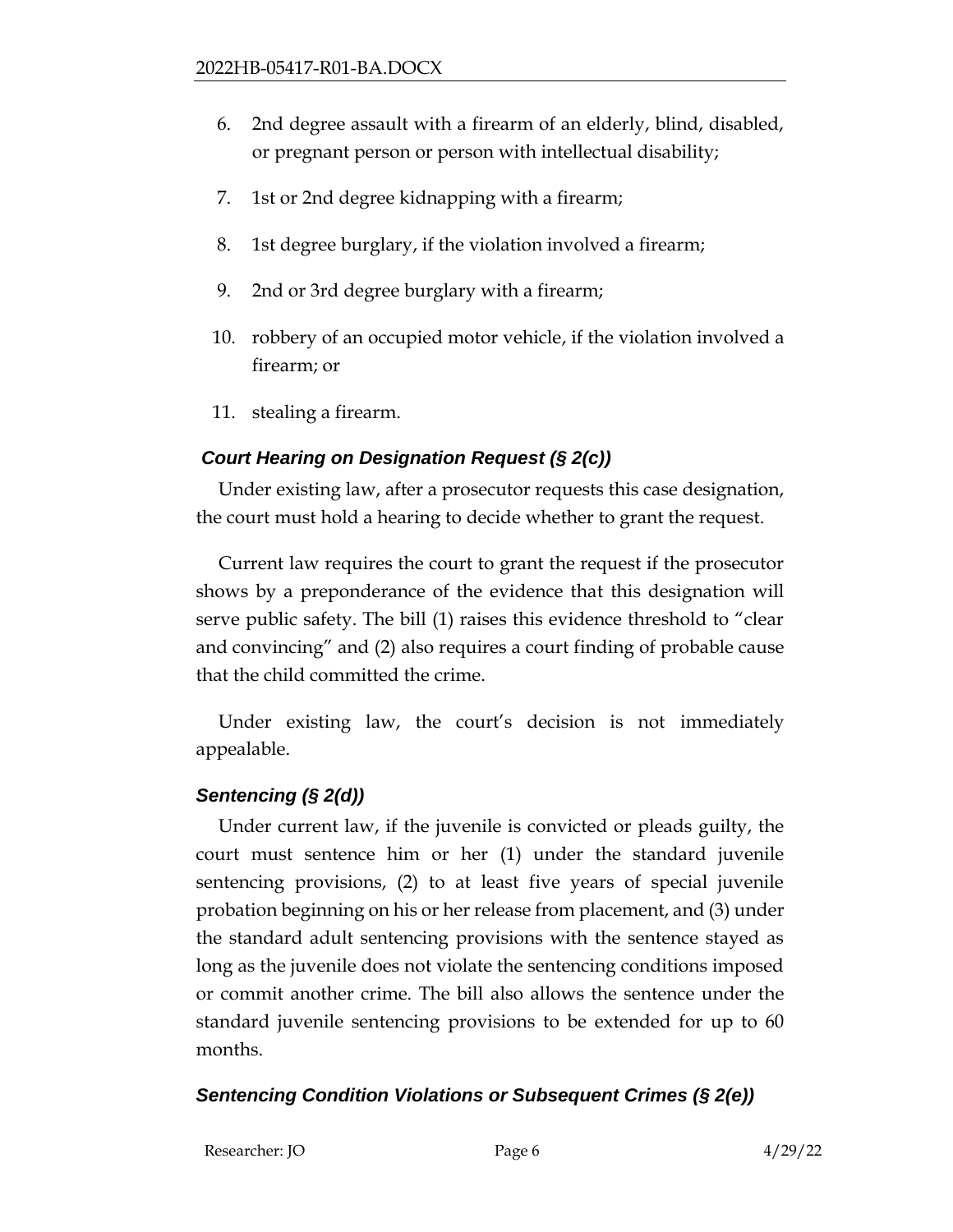In these cases, current law authorizes the court, without notice, to order a juvenile to be taken into custody whenever it appears that he or she violated the conditions of the sentence or committed a new crime. The bill instead requires probable cause of this violation or crime before the juvenile may be taken into custody. It also requires the court, if deciding to order the child into custody, to do so by issuing an arrest warrant.

Under existing law, if this violation or crime occurred while the person is still under age 18, it is handled by the juvenile court; otherwise it is handled by the adult criminal court. If handled by the juvenile court, that court must notify the child, parent or guardian, and attorney, if any, of the alleged reasons for lifting the stay on the adult sentence. The juvenile has the right to a hearing to challenge those reasons.

After the hearing, if the court finds that the juvenile violated the conditions or committed a new crime, existing law requires the court to order the juvenile to serve a sentence not exceeding the adult sentence, unless it finds mitigating circumstances to continue the stay. The bill also requires the court to order this, unless there are mitigating circumstances, if it finds by clear and convincing evidence that the community's best interest cannot be served by the juvenile's continued court supervision or supervision in the community.

Under existing law, the juvenile must receive credit for any time served in a juvenile facility.

## <span id="page-6-0"></span>**§§ 3 & 4 — NOTICE TO TOWN OF FAILED FIREARM BACKGROUND CHECK**

*Requires DESPP to notify the police chief (or if none, the town first selectman or borough warden) if a resident failed a background check when trying to purchase a firearm*

By law, before a handgun sale or transfer, the buyer or transferee generally must complete a DESPP-prescribed application. As part of this process, DESPP must conduct a national instant criminal background check and make a reasonable effort to determine whether there is any reason to disqualify the person from possessing a handgun. Similar requirements apply for long gun sales or transfers (for long guns, the law requires DESPP to make every effort, including conducting the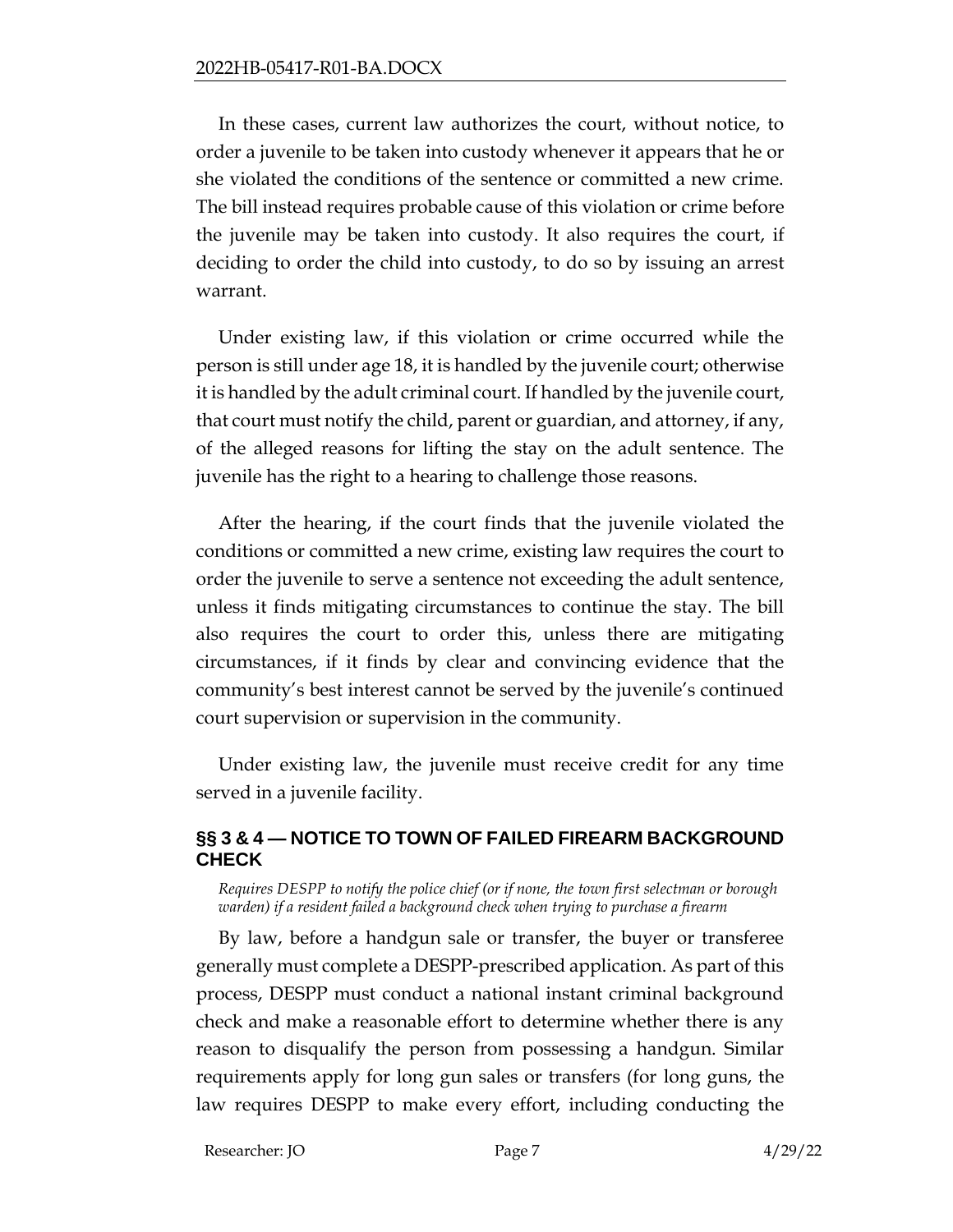background check, to assess the person's eligibility to receive the gun).

Under the bill, if DESPP denies the transaction, the commissioner must notify the municipality that (1) there is a reason that prohibits the person from possessing a handgun or (2) the person is not eligible to receive a long gun, as applicable. Specifically, DESPP must notify the police chief where the person lives, or if none, the town first selectman or borough warden.

## <span id="page-7-0"></span>**§§ 5, 19 & 20 — ACCESS TO JUVENILE DELINQUENCY RECORDS**

*Gives municipal employees and agents access to juvenile delinquency records if they are involved in the proceeding or delivery of related services; specifically requires that law enforcement officials have electronic access to certain juvenile delinquency records for criminal investigations; requires CSSD to report by March 1, 2023, on progress made toward implementing these provisions*

The bill gives municipal agency employees, and their authorized agents, the same access to juvenile delinquency case records as already applies to state or federal employees or agents. This access extends to employees or agents involved in the (1) delinquency proceedings, (2) direct provision of services to the child, or (3) delivery of court diversionary programs.

By law, law enforcement and prosecutorial officials have access to juvenile delinquency records for legitimate criminal investigations. The bill specifies that law enforcement officials conducting such an investigation may have direct electronic access to the following information about a child who is being investigated: (1) pending juvenile delinquency charges and (2) any suspended detention orders or prior juvenile adjudications during the 90 days before the investigation started.

The bill also specifies that law enforcement and prosecutorial officials have access to juvenile delinquency records for investigations as set forth in these provisions or detention orders.

## *CSSD Report (§ 20)*

The bill requires the CSSD executive director, by March 1, 2023, to report to the Judiciary Committee on progress made toward implementing these provisions on access to delinquency records.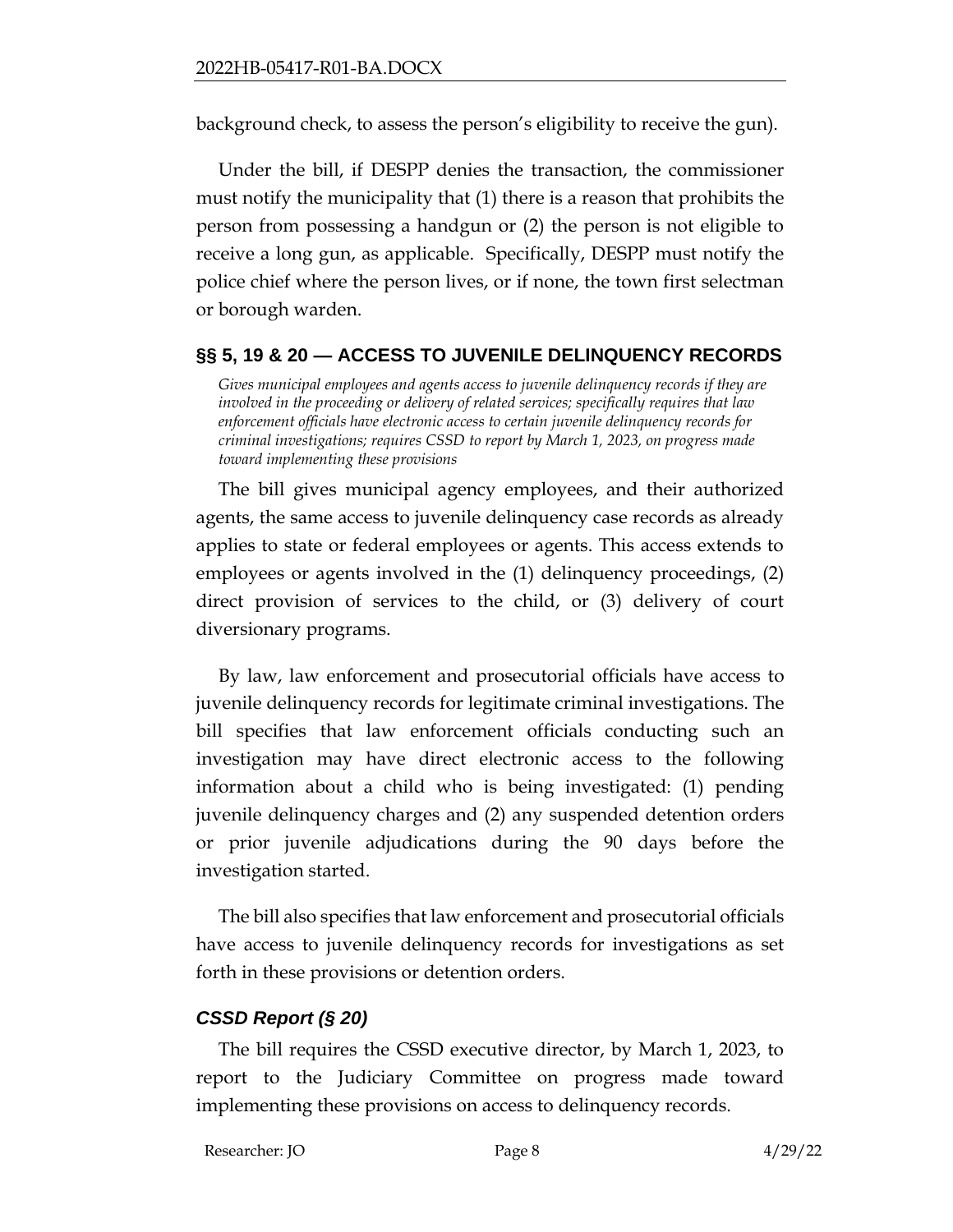EFFECTIVE DATE: June 1, 2023, except the CSSD reporting provision takes effect upon passage.

### <span id="page-8-0"></span>**§ 6 — TRAINING PROGRAM ON DETENTION ORDER PROCESS**

*Requires the chief state's attorney to develop and implement a training program on the juvenile detention application process for prosecutors and most peace officers*

The bill requires the chief state's attorney to develop and implement a training program on a uniform process to apply for detention orders for arrested juveniles.

It requires all prosecutorial officials and peace officers, except for judicial marshals and adult probation officers, to complete the training program as directed by the chief state's attorney. The chief state's attorney must (1) administer the program to these people, (2) set the manner and frequency for them to complete the program, and (3) update the program as necessary.

## <span id="page-8-1"></span>**§§ 7 & 21 — DETENTION REQUEST FORMS AND DATA**

*Requires prosecutors, not just the police, to attach the official court detention form to the summons when requesting a detention order for a child; requires the form to instruct judges who decline to order detention to articulate their reasons why; requires prosecutors and the police, not just the judicial branch, to compile and categorize data on detention order requests*

Existing law requires law enforcement officers who request a detention order for an arrested child to attach, along with the summons, a copy of the completed form to detain prescribed by the Office of the Chief Court Administrator. The bill extends this requirement to prosecutorial officials who seek these orders.

Additionally, starting October 1, 2022, the bill requires the form to instruct judges who decline to detain a child to articulate their reasons why in writing on the form.

Existing law requires the judicial branch to (1) compile data on law enforcement officers' requests for these detention orders, (2) sort the data by judicial district, and (3) categorize it based on how many requests were made and denied. The bill extends these requirements to the Division of Criminal Justice, the State Police, and municipal police departments.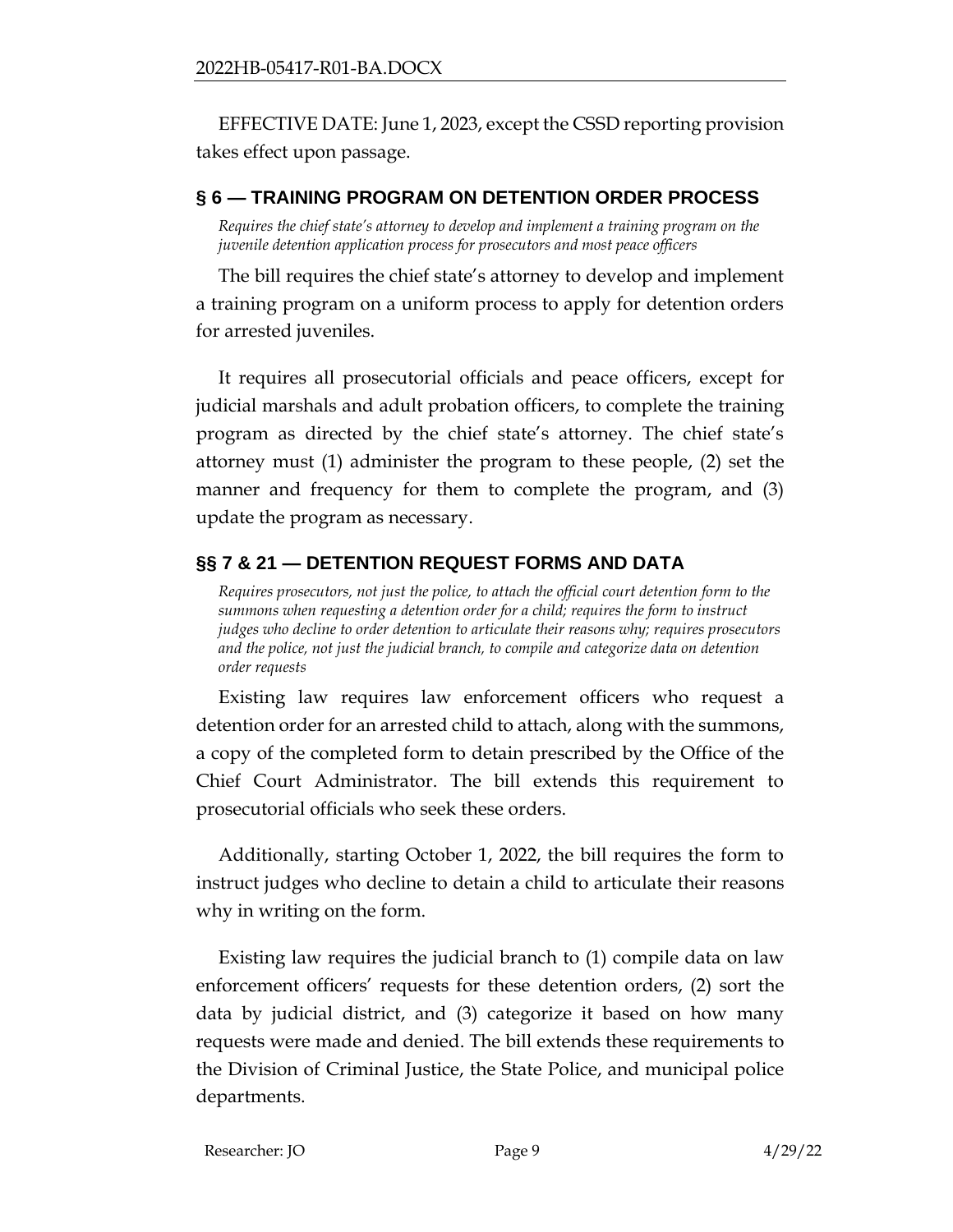By law, the judicial branch must annually report this data to the Judiciary Committee.

EFFECTIVE DATE: October 1, 2022, except the provision on the form's instruction to judges takes effect upon passage.

# <span id="page-9-0"></span>**§§ 8-10 & 13-18 — LARCENY OF A MOTOR VEHICLE**

*Establishes a new penalty structure for larceny of a motor vehicle, with graduated penalties based on whether it is a first or subsequent offense, rather than based on the vehicle's value as under current law*

The bill sets a new penalty structure for larceny of a motor vehicle. It provides for graduated penalties based on whether the person has prior convictions for this crime, rather than based on the vehicle's value as under current law. These changes result in a lower penalty for a first offense than under current law; the penalty for subsequent offenses may differ from current law, depending on the vehicle's value.

The bill does so by creating a separate crime of larceny of a motor vehicle, punishable as follows:

- 1. a first offense is a class E felony, punishable by up to three years in prison, a fine of up to \$3,500, or both;
- 2. a second offense is a class D felony, punishable by up to five years in prison, a fine of up to \$5,000, or both; and
- 3. a subsequent offense is a class B felony, punishable by up to 20 years in prison, a fine of up to \$15,000, or both.

Under current law, larceny of a motor vehicle is classified as follows based on the vehicle's value:

- 1. \$10,000 or less: 3rd degree larceny, a class D felony;
- 2. over \$10,000 to \$20,000: 2nd degree larceny, a class C felony; and
- 3. over \$20,000: 1st degree larceny, a class B felony.

By law, if a person commits robbery of an occupied motor vehicle knowing that it is occupied, there is a three-year mandatory prison

| Researcher: JO | Page 10 | 4/29/22 |
|----------------|---------|---------|
|                |         |         |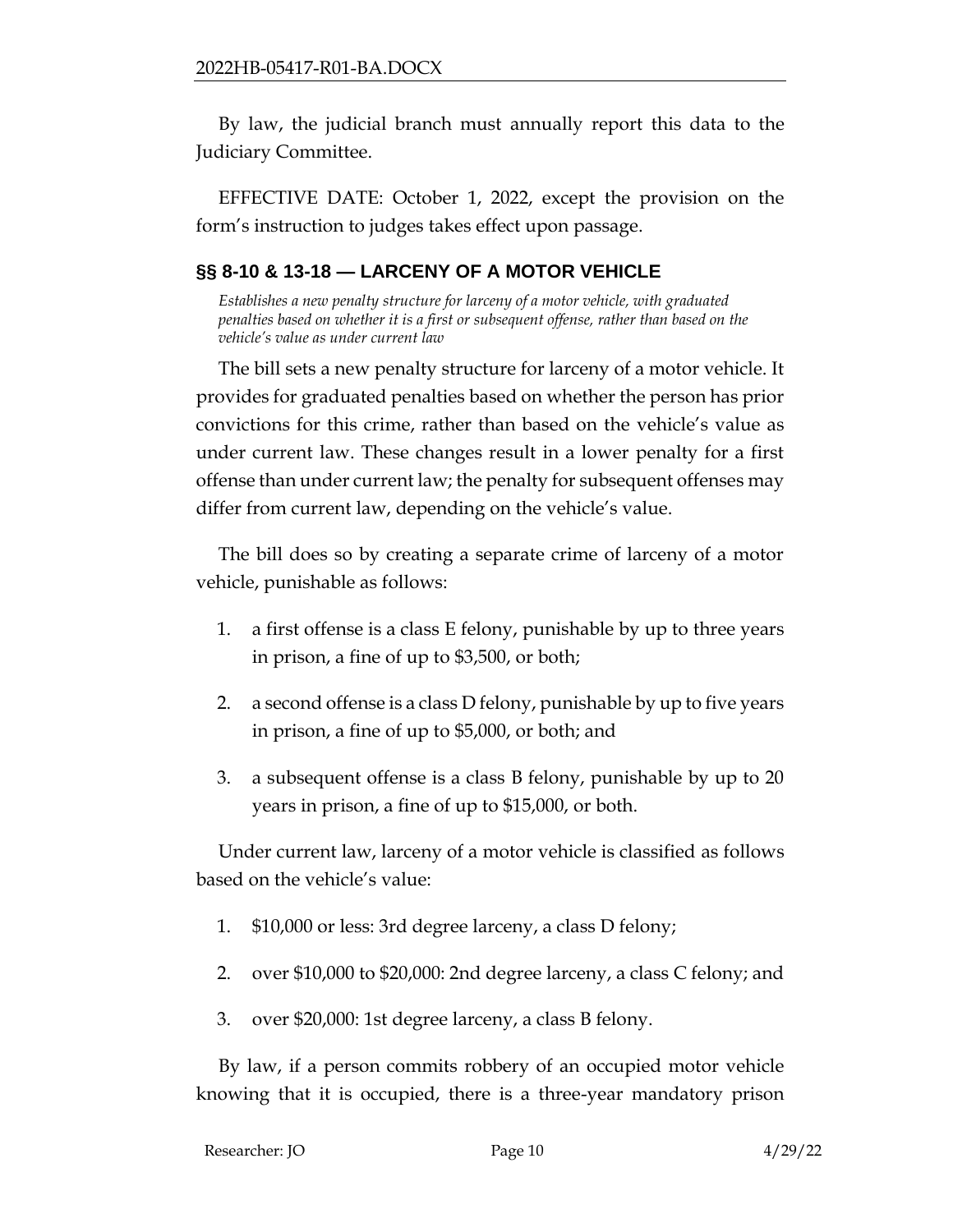sentence in addition to the sentence for the underlying crime (CGS § 53a-136a).

The bill also makes related technical and conforming changes.

## <span id="page-10-0"></span>**§ 11 — DCF AND CSSD REPORT ON TRANSFER OF JUVENILE SERVICES**

*Requires DCF and CSSD to report on the transfer of juvenile delinquency services from DCF to the judicial branch under PA 18-31*

PA 18-31 transferred, from DCF to the judicial branch, legal authority over any child who was committed to DCF as delinquent pursuant to a juvenile court order entered before July 1, 2018.

The bill requires the DCF commissioner and the CSSD executive director to identify each juvenile delinquency or juvenile justice service that DCF provided to children at the time of PA 18-31's passage. They must determine how DCF transferred these services to CSSD and identify any services that were merged with other services, eliminated, or otherwise not transferred.

Under the bill, the commissioner and executive director must report their findings to the Judiciary Committee by December 31, 2022.

EFFECTIVE DATE: Upon passage

## <span id="page-10-1"></span>**§ 12 — CSSD REPORT ON JUVENILE JUSTICE ISSUES**

*Requires CSSD to review certain juvenile justice issues, such as the effectiveness of pretrial diversionary programs, and report on its review to the Judiciary Committee by December 31, 2022*

The bill requires the CSSD executive director, within 30 days after the bill's passage, to review the following:

- 1. juvenile probation officer staffing levels;
- 2. the name, number, location, and content of juvenile pretrial and diversionary programs and how effectively they reduce recidivism; and
- 3. the availability and efficiency of juvenile job training programs and juvenile drug treatment programs.